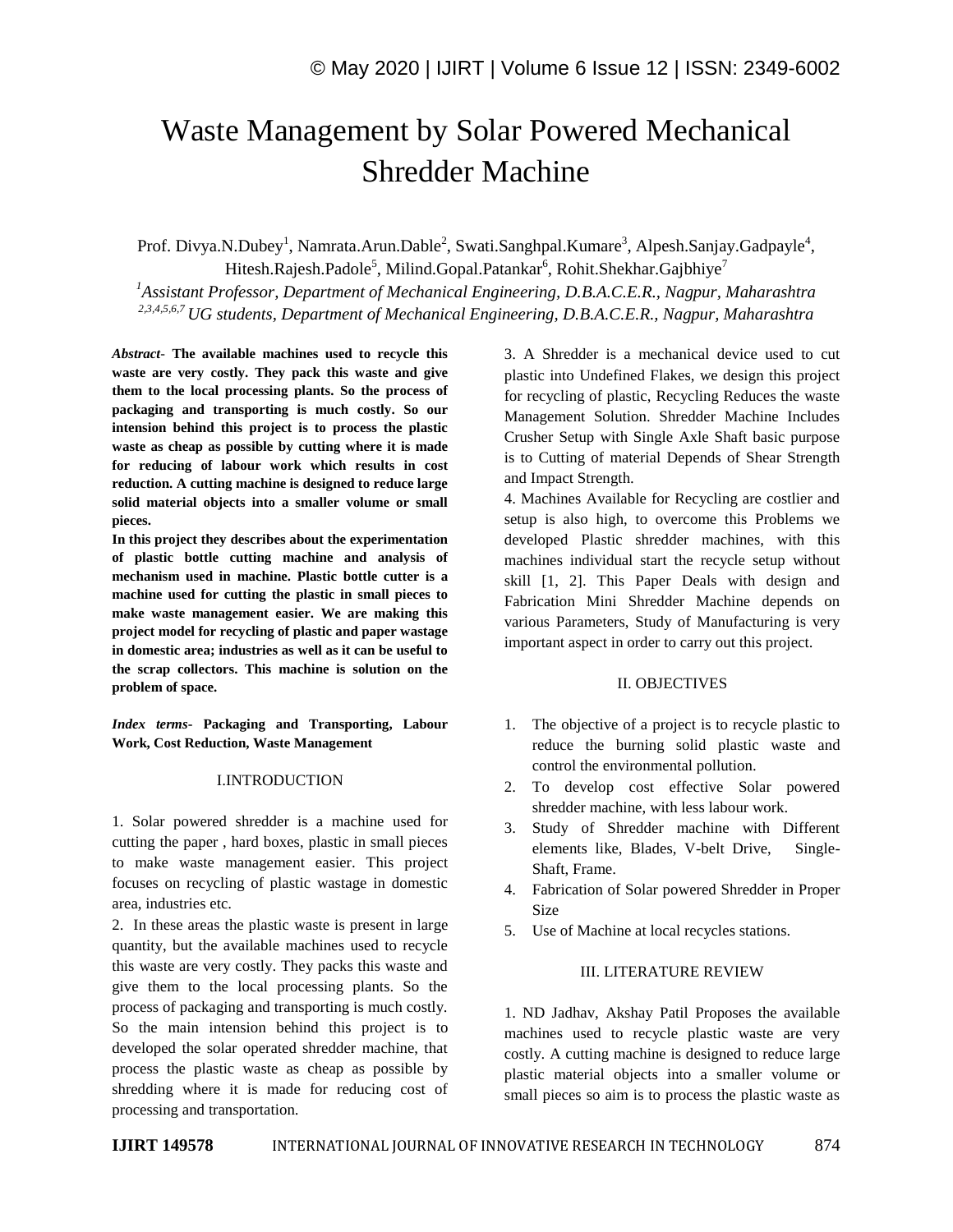cheap as possible by cutting where it is made for reducing of labour work which results in cost reduction.

2. Dr.M. Muthukumaran: Proposed to design and development of Shredder machine focus on plastic wastes to prepare the new product. Concept was developed considering the safety factor users operating environment and maintenance. Considering the user's needs and buying capacity, a prototype was fabricated. The shred particle can be converted into the new product. The main drawback of this machine is the efficiency and the outcome of the shredder machine was less than what was expected. The reason for less efficiency and the outcome are Blades of the shredder machine are not perfect .The blades are not machined in a CNC machine. It was wound with hands on gas cutting process. So blades are not tight. The blades generated less torque over the plastic waste and it will not be as strong as expected. There were some misalignments and it caused a drop in output.

#### IV. PROBLEM DEFINITION

1. Plastic waste is not homogenous. Different types of plastics demand special attention from a waste management point of view. Most commonly found plastics in rural areas (polythene bags, bottles, etc.) are thermoplastics. Unsafe disposal of plastics in rural areas is becoming prevalent and will come at massive costs to the rural ecology and economy. As population in India is forecasted to experience an unprecedented growth from currently 1.31 billion to 1.65 billion by 2030, the management of plastic waste in rural areas needs innovative solutions to address the challenge. There needs to be a development of plastic waste management in order to stop unsafe and hazardous methods to dispose plastic waste.

2. There is more than 15,000 tons of plastic waste generated in India daily; more than 40% of this quantity is disposed unsafely. Only 9,205 tonnes of plastics, which correspond to approximately 60% of the total quantity generated, are recycled daily.

## V. METHODOLOGY

1. The Project mainly important on manufacturing of shredder machine which is low cost and easily

operate. In Heavy Shredder Machines twin shaft shredder blades are used where as in this model the Single Shaft Shredder is used for Operation. The selection of tool also contributes the efficiency of the machine and the results can be seen on crushing results. more, the selection of the right motor should be considered because it will affect the machine operation[3, 4, 5].

2. This project compromises few Components: Solar Panel , Shredder blade setup, High torque DC Motor, Frame, blades and Spacers are mounted on hexagon Shaft Power Transmitted through V Belt Drive System from motor shaft to Hexagonal shaft then the blades rotates along with the shaft in mechanism box due to this cutting of material happen[6].



VI. ELEMENTS REQUIRED

| Sr.No. | Parameters     | Specification        |
|--------|----------------|----------------------|
| 1.     | Name           | Solar power          |
|        |                | shredder machine.    |
| 2.     | Mechanism      | V-belt Drive with    |
|        |                | Motor.               |
| 3.     | Shredder       | Operated.            |
| 4.     | Material       | Plain carbon steel   |
|        |                | for Shaft, Tungsten  |
|        |                | carbide for Cutting  |
|        |                | tips, Mild steel for |
|        |                | Structural frame.    |
| 5.     | Manufacturing  | Machining, Laser     |
|        |                | cutting and          |
|        |                | Fabrication          |
| б.     | Safety         | Avoid sharp          |
|        |                | corners, Safety      |
|        |                | guards.              |
| 7.     | Motor          | DC motor 300         |
|        | specification. | rpm.                 |
| 8.     | Bearing.       | No.6204              |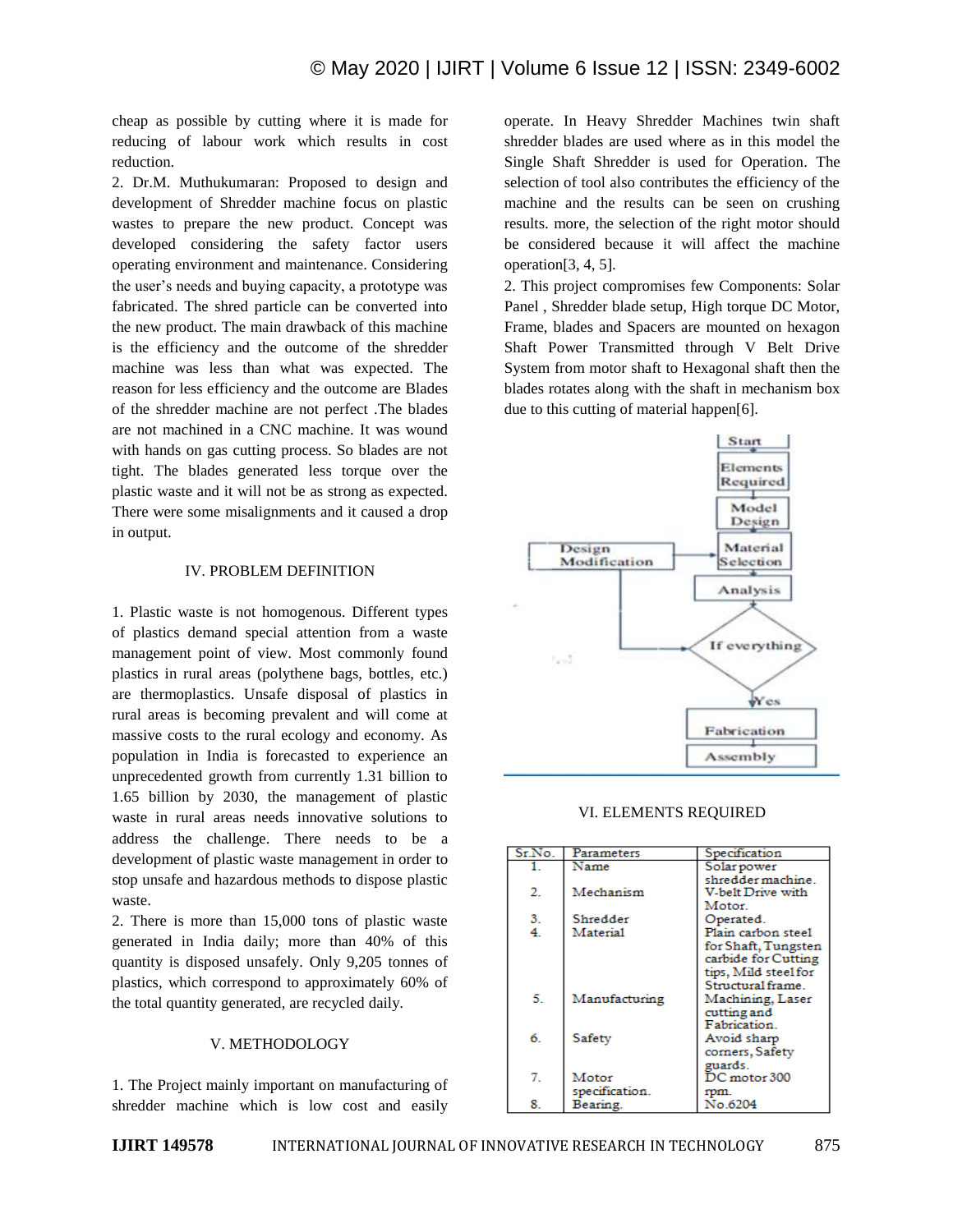# VII. DESIGN SPECIFICATION AND CALCULATION

#### DESIGN SPECIFICATION

Working principle gives us the functionality of the developed model. The developed model, acts as an electro mechanical which reduces the human effort as well as human intervention by utilizing the electrical dc motor for the shredder. The process is very much simplified as compared to the earlier processes. The machine is first connected to the solar power supply. Shredder are mounted on dual shaft each shaft has 4 cutters. After that dry agro waste are fed through the hopper into the Shredder assembly. As the waste moves towards the Shredder, rotating at the speed of 550 rpm, the waste get chopped and chopped is collected on the other side of the machine



Fig. (a) Isometric view of shredder machine



Fig. (b) CAD design



Fig.(c) Actual Project Model

Components details: 7.1 Solar Panel



Solar energy can be stored to utilize at night and when there is a cloudy conditions. Storage is an important issue in the development of solar energy because continuous availability is a vital requirement of modern energy use. Solar energy is only available in the hours of daylight. Solar energy is stored in form of heat or electrical energy. Solar energy is also stored as mechanical energy in the form of flywheel.

## 7.2 Battery



An electric battery is a device consisting of one or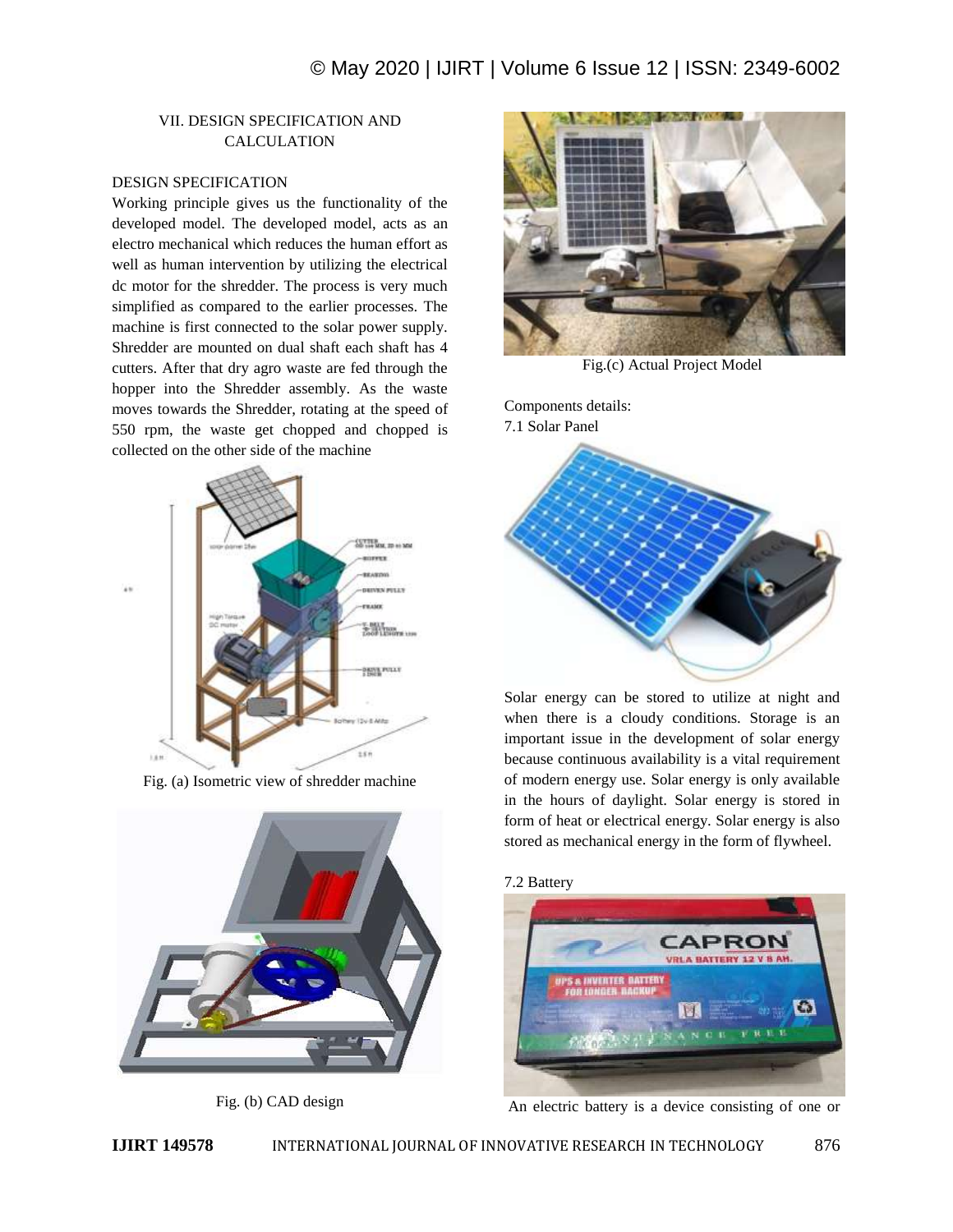more electrochemical cells with external connections provided to power electrical devices such as flashlights, smartphones and electric cars .When a battery is supplying The terminal marked negative is the source of electrons that when connected to an external circuit will flow and deliver energy to an external device.

## 7.3 High Torque D.C. Motor



To drive the whole mechanism of shredder n machine, High torque DC motor (300 RPM) is with 100 kg of torque is used. Also for shredder mechanism DC motor is used with belt and pulley arrangement. A variety of electric motors provide power to machine, making them move with various motions. The efficiency rating of a motor describes how much of the electricity consumed is converted to mechanical energy. The direct current (DC) high torque motor is one of the first machines devised to convert electrical power into mechanical power.

#### 7.4 Bearing



A bearing is a machine element that constraint that constraint relatively motion to only the desired motion to only the desired motion and reduced friction a machine element that a bearing being a machine element that allows one part to bear another. Material is used for bearing is steel. From the chart bearing no.6204 is selected by obtaining C=13.50(Cr<C).So, bearing no.6204 is suitable and it is selected.

#### 7.5 Belt and Pulley Mechanism



A pulley is a wheel on an axle or shaft that is designed to support movement and change of direction of a taut cable or belt, or transfer of power between the shaft and cable or belt. In the case of a pulley supported by a frame or shell that does not transfer power to a shaft, but is used to guide the cable or exert a force, the supporting shell is called a block, and the pulley may be called a sheave. A pulley may have a groove or grooves between flanges around its circumference to locate the cable or belt. The drive element of a pulley system can be a rope, cable, belt, or chain.

#### 7.6 Shaft



A shaft is rotating machine element, usually circular in cross section and which is used to transmit power from one part to another part or from a machine which is power producer to power machine, which absorbs power. The various members such as cutting blades, bearing and pulley are mounted on it. Material is used for shaft is EN31 steel. Shaft is manufactured and diameter of shaft is 25 mm.

The cylindrical shaft is made of mild steel of diameter 35 mm and 600 mm long. The shaft was stepped down at both sides to a diameter of 25 mm so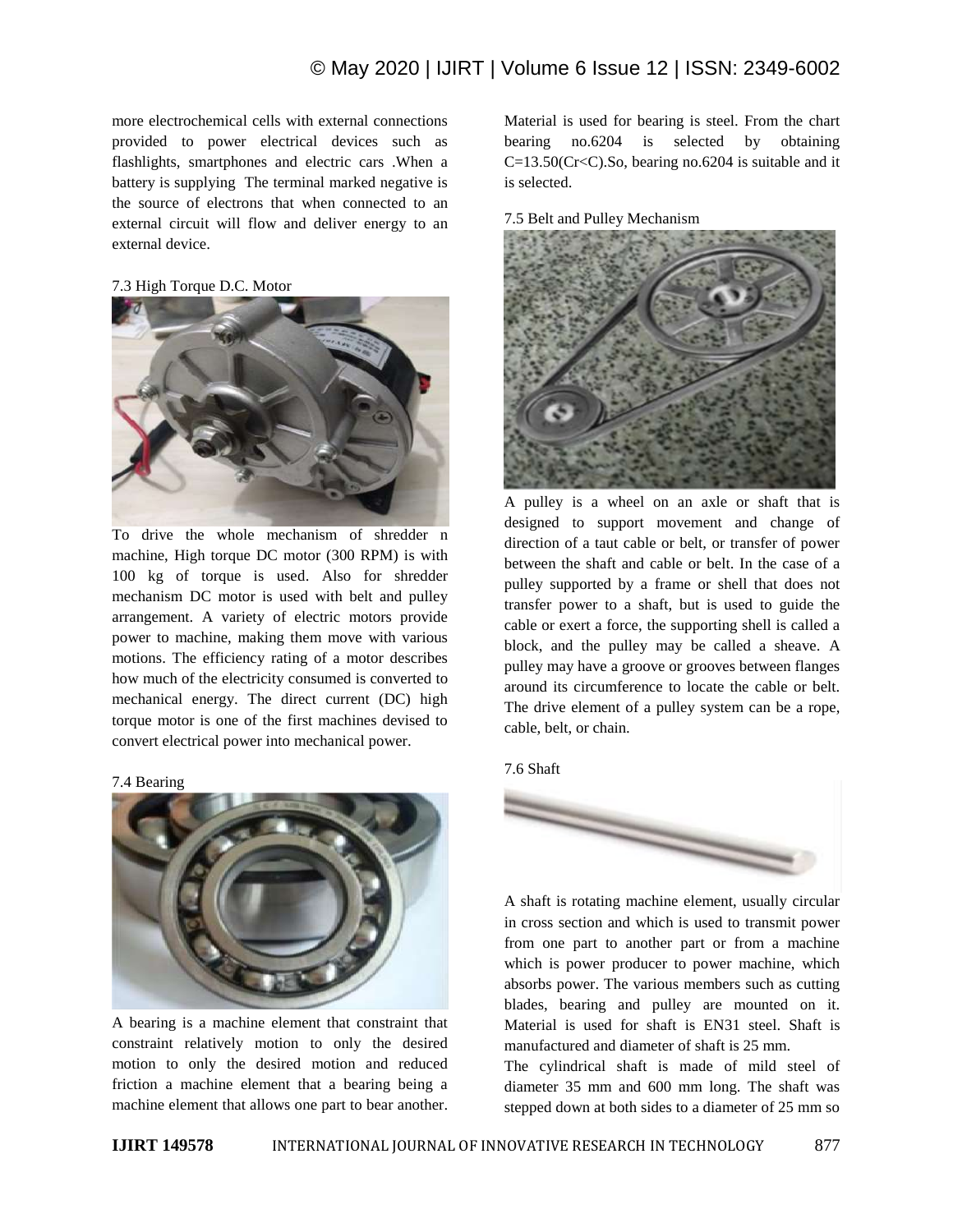as to accommodate the bearings of diameter 25mm on the shaft. The shaft is machined on the lathe machine.

7.7 Shredder blades



Cutting system consists of the shafts, cutting blades, washers and bearings. The cutting blade of 6 inch is round-shaped blade with 2 cutting edges, given circle-shaped hole in the middle with keyway, mounted on the main shaft and main shaft move together , The blades are made Mild Steel and of length 146 mm and thickness 5mm .The blades are divided into two parts, the fixed blade and the movable blades. The movable blades are bolt on the blade carrying bars welded on the shaft while the fixed blades are bolt on the edge of the lower hemisphere of the cutting chamber.

## 7.8 Frame



Construction machine consists of stand, bearing support plates, nuts and bolts. Frame is the supporting member which provides support for components like bearing, shaft, blades, belt , pulley etc. In order to get the required strength, two plates (Bearing support blades) are fixed with the help of nut and bolts. The machine frame with a size of 275

X 220 X 178 mm which will connect through fastening process. The material used for the machine frame is MS (Mild Steel).The analysis of frame was done to check whether it can support the load of the cutting and transmission system assembly.

#### DESIGN CALCULATION:

Formula for tension in belt  $(T_h)$  & Power required (P) to drive the belt: Diameter of smaller pulley  $(D) = 0.071$  m. Speed of motor  $(N) = 300$  rpm. Type of belt material  $=$  Rubber. Length of belt  $(L) = 1000$  mm = 1 m. Load due to waste paper  $(mm) = 0.5$  Kg/m. Load due to belt  $(mb) = 0.1248$  Kg/m. Inclination of belt and pulley mechanism  $(\theta) = 20^{\circ}$ . Vertical height of belt and pulley mechanism  $(H)$  = 0.15 m. Coefficient of friction between pulley and belt  $(f)$  = 0.12. Now,  $T_b = 1.37 * f * L * g * (2 * mb + mm) * cos(θ) + (H * g * mm)$  $T_b = 1.37*0.12*1*9.81* (2*0.1248+0.5)*cos(20)+$ (0.15\*9.81\*0.5).  $T_b = 1.872$  N. Velocity (v) =  $\pi$  D\*N/60.  $v = \pi \times 0.071 \times 300/60$ .  $v = 1.12$  m/s. Power required to drive the pulley mechanism  $(P)$  = Belt Tension\* Velocity.  $P = T_h^*$  v.  $P = 1.872 * 1.12.$  $P = 2.10$  Watt.

## VIII. CONCLUSION

A small unit of waste paper mechanical shredder machine by using solar power was developed. The machine is tested to evaluate the performance of waste paper shredding operation by means of solar operated mechanical shredder machine by using different types of techniques. The effect of shredding the waste paper and making the useful application without any harm to environment is studied. On the basis of observations and results the following conclusions are drawn:-

1. With the help of solar panel, solar power is generated by using sun rays which is converted into electrical energy which charges the 12V 8AH battery. The electrical energy stored in the